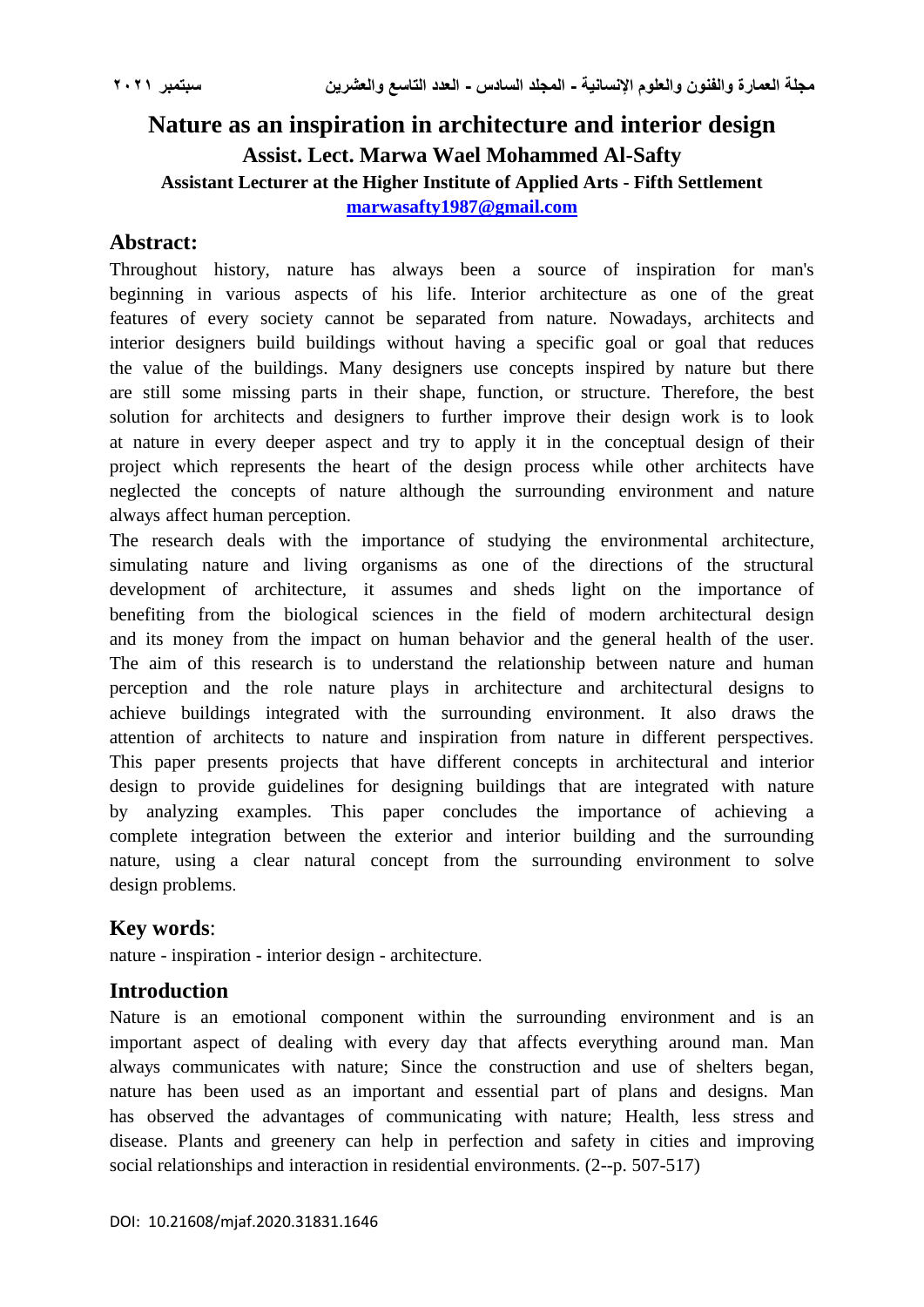Most of the sciences begin to look at and be inspired by nature and many research and studies are conducted in this field, and the idea was started in 1998 by Janine Peneus. Nowadays many researchers are working on it because they feel nature is a great source of inspiration. Jirapong believes that nature has many great lessons for a person to study and learn from. The creative use of physical and resourceful structural systems works in response to a different type of climatic and environmental forces. "Complex design problems need a new solution to solve and most solutions have already been made in nature," says Thomass and Raval in their structural-inspired structural design. (15th)

Realizing the presence of individuals within closed structures for most of their lives has become increasingly important. Designers need to understand how spaces affect individuals in order to design spaces that are a counterbalance to the stresses of daily life and create environments of personal well-being, therefore, a theoretical and conceptual framework is needed in obtaining guidelines for the design of new natural buildings to be integrated with the surrounding environment. (12 - p. 35).

#### **Research problem:**

Many designers use concepts inspired by nature but there are still some missing parts in their shape, function, or structure.

The research importance:

The importance of the research lies in showing the importance of the direction to the biological sciences such as morphology of living organisms and the simulation of nature in the design process in architectural design and interior design and trying to find solutions to design problems by studying and simulating nature not only in the apparent form but also the simulation of structural and functional form.

#### **Research aims:**

1. Access to an innovative environmental design thought that accompanies the surrounding external environment in terms of its aesthetic, functional and constructive form.

2. The use of morphology and the transfer of properties of living things in the field of architecture and direction for simulation must be carried out according to deep and non-random studies.

#### **Research Methodology:**

Use of the descriptive analytical method as it aims to study and analyze the elements of nature and how to benefit from these elements functionally and aesthetically in the field of architecture and interior design with a view to finding solutions to design problems through inspiration from nature and simulating the natural environment.

#### **Research hypotheses:**

The researcher assumes that the science of natural simulation helps to develop and support concepts of the modern environment internally and externally.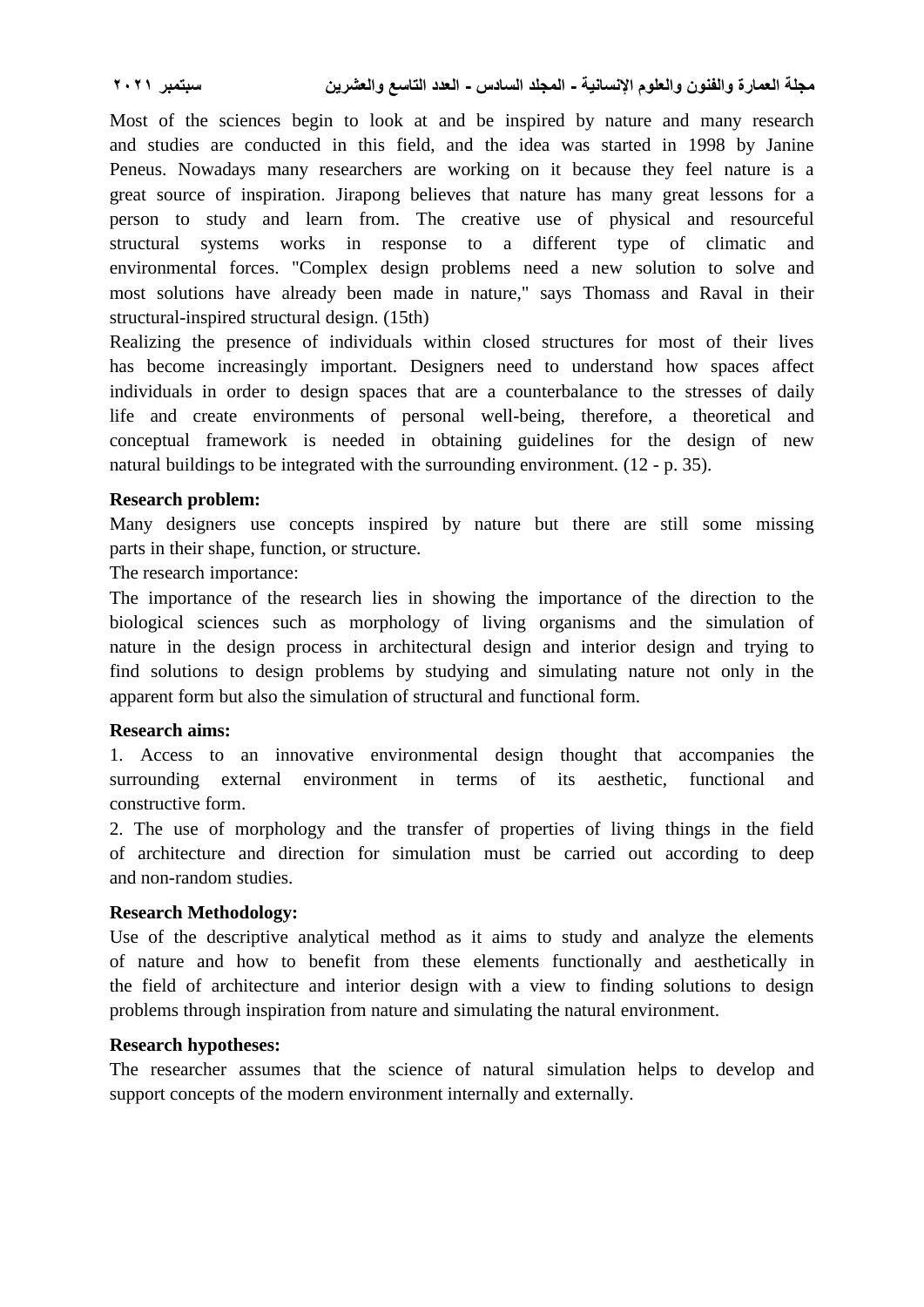## **1. What is simulating nature or drawing inspiration from nature?**

The science of nature simulation is a term derived from two words (bios), which means life in the Greek language and (mimesis). It means simulation. This science is old with its roots and modern in its applications. The simulation process is a process of implementing nature or trying to imitate the general characteristics or behavioral characteristic of a living organism or ecosystem. In nature, where areas and possibilities for their exploitation are determined in the form of design ideas inspired by the idea of the behavior or function of this organism and then an attempt to search for solutions to design problems by observing these living organisms and environmental systems with the use of previous scientific and biological research available to reach the best environmentally friendly design solutions and results. Natural simulation is defined as the science that studies the structures and verbs in ecosystems for the design and engineering of materials.

Simulation is not just an imitation; it is a conscious imitation of the genius of life. It is not enough to design a product that resembles a natural matter without referring to nature. Likewise, simulation does not mean reinventing the object we are studying, but rather is imitating the principles of its design and the lessons of its life. Knowing how this object secures its needs and at the same time improving its outer habitat and its surroundings. Not only knowing how to weave its strings and set these standards within our calculations, there is not enough records, or calculations of the sizes and shapes of the elements of nature, but also the permanent contemplation of the full march of its life and how it is compatible and influencing its home. (14- pp. 655--656).

## **2. Design principles from nature:**

1. Interacting with nature: By participating with nature, in a positive and active way, the project can be more effectively designed by simulating the shape or pattern.

- 2. Use and evaluation of renewable resources.
- 3. Design from models to details.
- 4. Take nature as a source of design flexibility. (1- p. 73)

## **3. Inspiration:**

It depends on understanding the formal, chromatic and structural properties of the ecosystems and organisms and trying to shape the design thought of production based on the simulation of these different systems. (4- p. 68)

## **4. Levels of Inspiration from Nature:**

- 1. The visible shape or structure.
- 2. The level of ruling laws or deep structures.
- 3. The content of symbolic meanings.

## **5. Theories inspired by nature;**

- 1 Visual inspiration from nature.
- 2. Analytical inspiration from nature.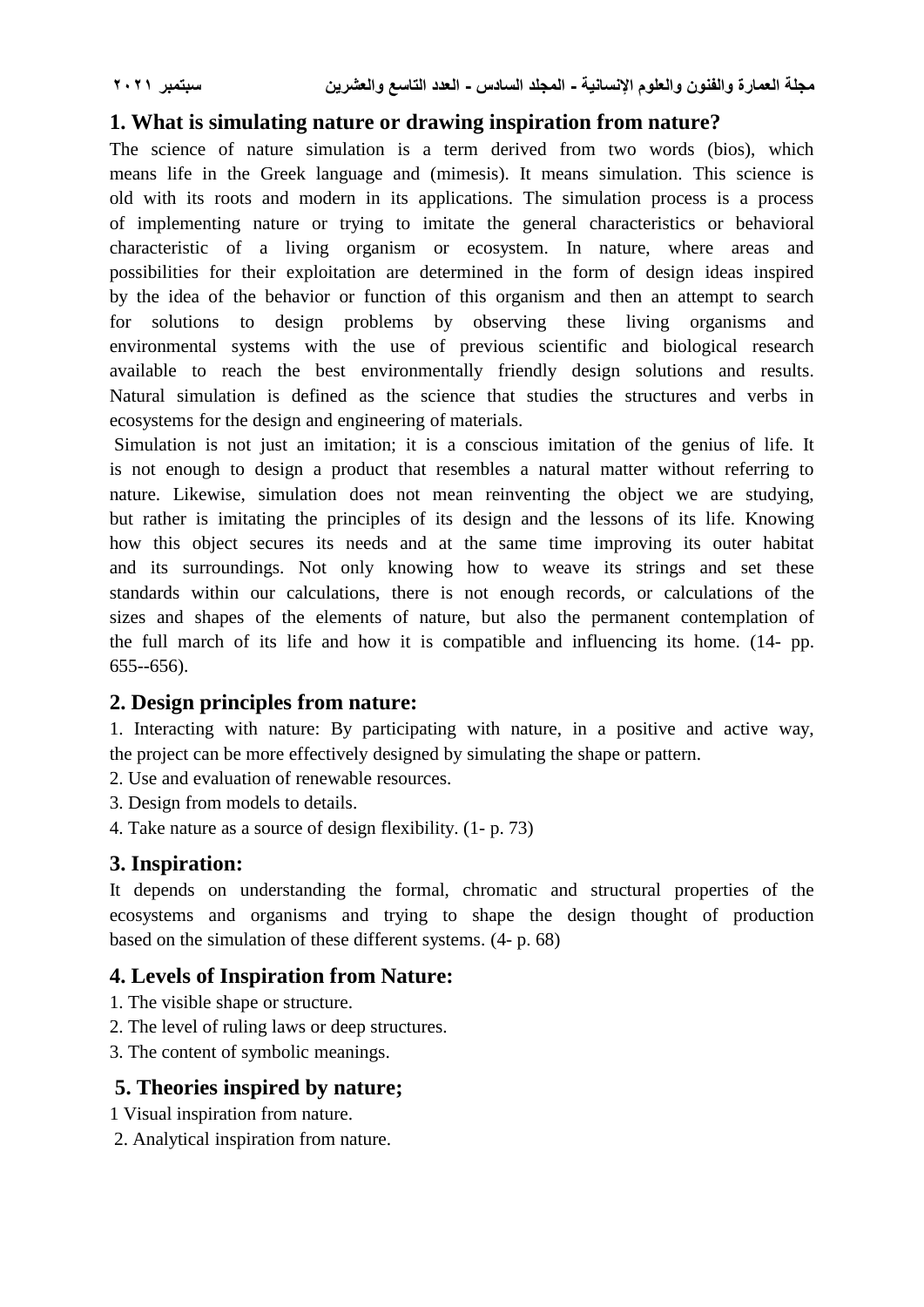## **6. Sources of inspiration from nature:**

First: Machines (Mechanics) Second: systems Third: construction

#### **Results:**

• The necessity of paying attention to the vital studies of the science of inspiration from nature and the integration and cooperation of several scientific bodies to raise the capacity of the designer and find successful design solutions and open a distinct intellectual field achieving the purpose of the design.

• The natural environment is a permanent fertile source for inspiration, as it is the first inspiration for the designer. Therefore, it is necessary to achieve the maximum possible benefit from the environmental architectural design and create a distinctive environmental architecture.

• The inspiration from nature from its systems, structures and configurations is the best and most successful way compared to the formal inspiration only from them.

Theories of inspiration are divided from nature into theoretical and analytical inspiration.

There are three sources of inspiration from nature: the machines, systems, and constructions that exist in nature.

#### **References:**

#### **Foreign references:**

1. Macnab ,Maggie ,' Design by Nature',usa, 2012.

2. Panahi, Qasem Mirzaei, MoSiamak Mohammad hammadikia "Comparative Analysis of Natural Elements in the Architecture of Tabriz and Kashan Houses," Middle east journal of scientific research, Vol. 13, (2013) .

#### **Arabic references:**

3. Ibrahim, Umaima Muhammad Qasim, "Membership and Use in Interior Design and Furniture for Services Area for Swimming Pools in Sports Clubs", Master Thesis, College of Applied Arts, 1999.

4. Ibrahim, Iman Badr, "The philosophy of interior design in contemporary architecture between simulation and creativity", PhD thesis, College of Applied Arts, 2007 AD.

5. Ibrahim Abdel Sattar, "Creativity, its Issues and Applications", The Arab House for Publishing and Distribution, Cairo, 1999.

6. Salama, Mohamed "Fine Art and Abstract", Mansoura University, 2016.

7. Suef. Mustafa, "The psychological foundations of artistic creativity", Dar Al-Maaref, Cairo, edition 3, 1969.

8. Saliba, Jamil, "Philosophical Lexicography" Part 1, The Lebanese Book, Beirut-1983.

9. Ezzat, Mohamed Saad, "Philosophy of product design with an engineering nature", 1991.

10. Ezzat, Mohamed Saada, "Thoughts in Art on Verses of the Holy Qur'an", Syndicate of Applied Arts, Cairo, 2002.